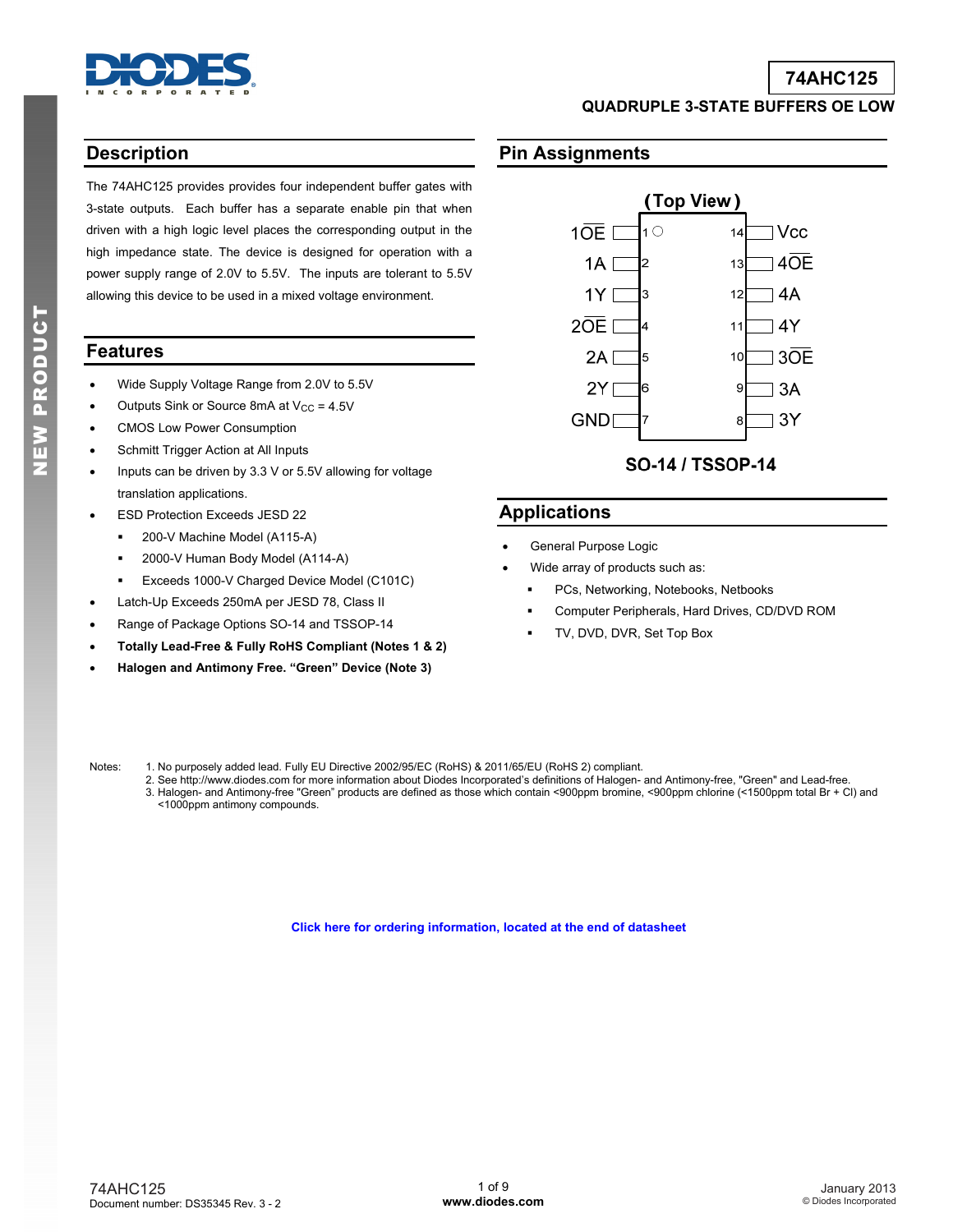

# **Pin Descriptions**

| <b>Pin</b><br>Number | <b>Pin Name</b>  | <b>Function</b>                |
|----------------------|------------------|--------------------------------|
| 1                    | 10E              | Data Enable Input (active low) |
| 2                    | 1A               | Data Input                     |
| 3                    | 1Y               | Data Output                    |
| 4                    | $2\overline{OE}$ | Data Enable Input (active low) |
| 5                    | 2A               | Data Input                     |
| 6                    | 2Y               | Data Output                    |
| 7                    | GND              | Ground                         |
| 8                    | 3Y               | Data Output                    |
| 9                    | 3A               | Data Input                     |
| 10                   | 3OE              | Data Enable Input (active low) |
| 11                   | 4Y               | Data Output                    |
| 12                   | 4A               | Data Input                     |
| 13                   | 4OE              | Data Enable Input (active low) |
| 14                   | $V_{CC}$         | Supply Voltage                 |

# **Function Table**

| <b>Inputs</b>   | Output |  |
|-----------------|--------|--|
| $\overline{OE}$ |        |  |
|                 |        |  |
|                 |        |  |
|                 |        |  |

# **Logic Diagram**



# **Absolute Maximum Ratings** (Note 4) (@TA = +25°C, unless otherwise specified.)

| Symbol           | <b>Description</b>                                                     | Rating           | Unit |
|------------------|------------------------------------------------------------------------|------------------|------|
| ESD HBM          | Human Body Model ESD Protection                                        | 2                | KV.  |
| ESD CDM          | Charged Device Model ESD Protection                                    |                  | KV   |
| ESD MM           | Machine Model ESD Protection                                           | 200              | V    |
| $V_{\rm CC}$     | Supply Voltage Range                                                   | $-0.5$ to $+7.0$ | V    |
| $V_{\perp}$      | Input Voltage Range                                                    | $-0.5$ to $+7.0$ | V    |
| lικ              | Input Clamp Current<br>$V_1 < -0.5V$                                   | $-20$            | mA   |
| <b>I</b> ok      | Output Clamp Current $V_0 < -0.5V$                                     | $-20$            | mA   |
| <b>I</b> ok      | Output Clamp Current $V_0 > V_{CC} + 0.5V$                             | 25               | mA   |
| lo               | Continuous Output Current -0.5V < V <sub>O</sub> V <sub>CC</sub> +0.5V | $+/- 25$         | mA   |
| $_{\rm lcc}$     | Continuous Current Through V <sub>CC</sub>                             | 75               | mA   |
| <b>I</b> GND     | Continuous Current Through GND                                         | $-75$            | mA   |
| $T_{\rm J}$      | <b>Operating Junction Temperature</b>                                  | $-40$ to $+150$  | °С   |
| T <sub>STG</sub> | Storage Temperature                                                    |                  | °С   |
| $P_{TOT}$        | <b>Total Power Dissipation</b>                                         | 500              | mW   |

Note: 4. Stresses beyond the absolute maximum may result in immediate failure or reduced reliability. These are stress values and device operation should be within recommend values.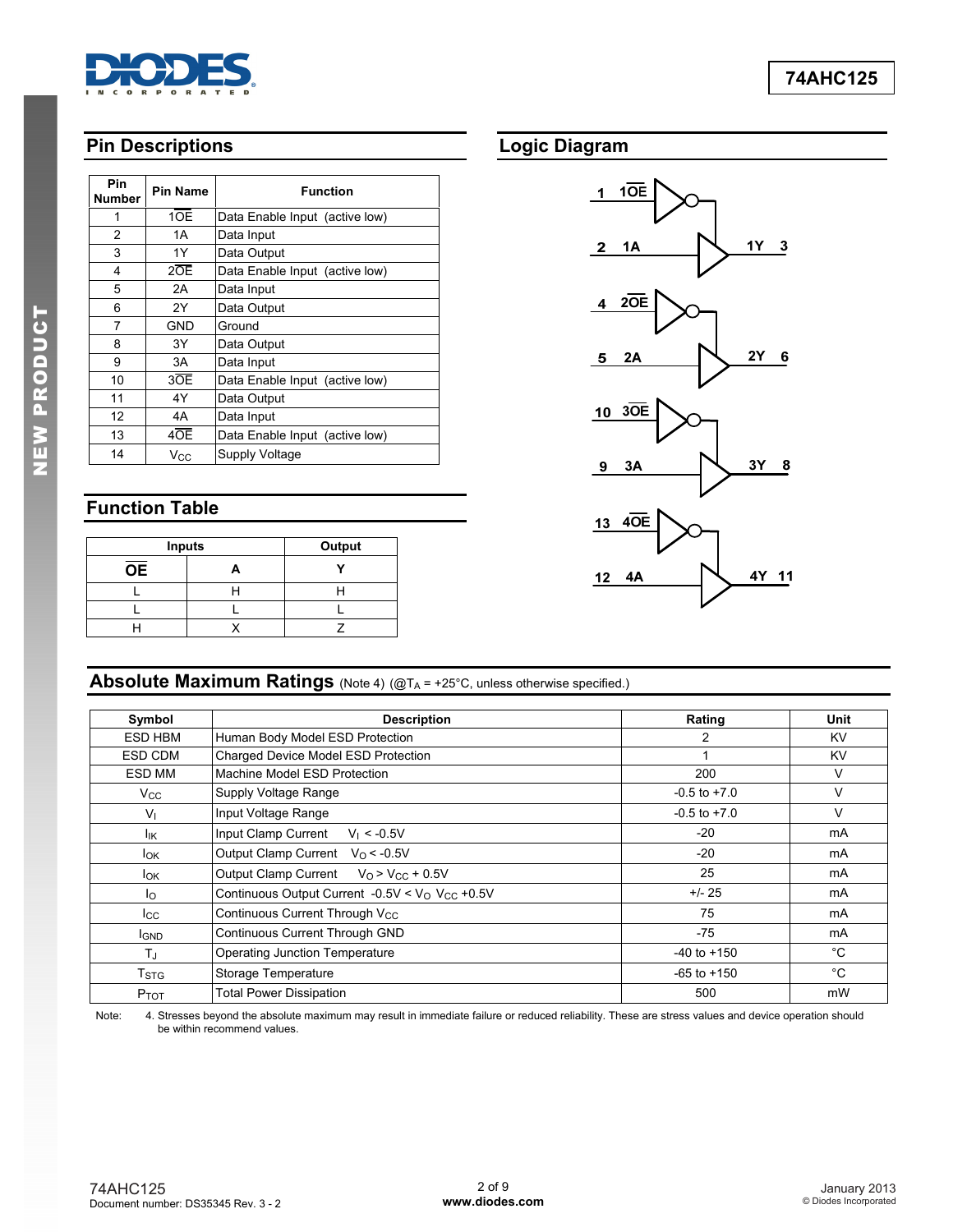

# **Recommended Operating Conditions** (Note 5) (@TA = +25°C, unless otherwise specified.)

| Symbol       | <b>Parameter</b>                   | <b>Conditions</b>           | Min | Max                   | Unit |
|--------------|------------------------------------|-----------------------------|-----|-----------------------|------|
| $V_{\rm CC}$ | Supply Voltage                     |                             | 2.0 | 5.5                   |      |
|              | Input Voltage                      |                             |     | 5.5                   |      |
| Vo           | Output Voltage                     |                             | u   | <b>V<sub>cc</sub></b> |      |
| Δt/ΔV        | Input Transition Rise or Fall Rate | $V_{\rm CC}$ = 3.0V to 3.6V |     | 100                   | ns/V |
|              |                                    | $V_{CC}$ = 4.5V to 5.5V     |     | 20                    |      |
| Тд           | Operating Free-Air Temperature     |                             | -40 | $+125$                | °С   |

Note:  $5.$  Unused inputs should be held at  $V_{CC}$  or Ground.

**Electrical Characteristics** (@TA = +25°C, unless otherwise specified.)

|                 | <b>Parameter</b>           |                                                 |              | $T_A = -40^{\circ}C$ to $+85^{\circ}C$ |      | $T_A = -40^{\circ}C$ to +125°C |      | Unit   |  |
|-----------------|----------------------------|-------------------------------------------------|--------------|----------------------------------------|------|--------------------------------|------|--------|--|
| Symbol          |                            | <b>Test Conditions</b>                          | $V_{\rm CC}$ | <b>Min</b>                             | Max  | <b>Min</b>                     | Max  |        |  |
|                 |                            |                                                 | 2.0V         | 1.5                                    |      | 1.5                            |      |        |  |
| V <sub>IH</sub> | High-Level Input Voltage   |                                                 | 3.0V         | 2.1                                    |      | 2.1                            |      | $\vee$ |  |
|                 |                            |                                                 | 5.5V         | 3.85                                   |      | 3.85                           |      |        |  |
|                 |                            |                                                 | 2.0V         |                                        | 0.5  |                                | 0.5  |        |  |
| $V_{IL}$        | Low-Level Input Voltage    |                                                 | 3.0V         |                                        | 0.9  |                                | 0.9  | V      |  |
|                 |                            |                                                 | 5.5V         |                                        | 1.65 |                                | 1.65 |        |  |
|                 |                            | $I_{OH} = -50\mu A$                             | 2.0V         | 1.9                                    |      | 1.9                            |      |        |  |
|                 | High-Level Output Voltage  | $I_{OH} = -50 \mu A$                            | 3.0V         | 2.9                                    |      | 2.9                            |      |        |  |
| VOH             |                            | $I_{OH} = -50 \mu A$                            | 4.5V         | 4.4                                    |      | 4.4                            |      | V      |  |
|                 |                            | $I_{OH} = -4mA$                                 | 3.0V         | 2.48                                   |      | 2.40                           |      |        |  |
|                 |                            | $I_{OH} = -8mA$                                 | 4.5V         | 3.80                                   |      | 3.70                           |      |        |  |
|                 |                            | $I_{OL}$ = 50 $\mu$ A                           | 2.0V         |                                        | 0.1  |                                | 0.1  |        |  |
|                 |                            | $I_{OL}$ = 50µA                                 | 3.0V         |                                        | 0.1  |                                | 0.1  |        |  |
| $V_{OL}$        | Low-Level Output Voltage   | $I_{OL} = 50 \mu A$                             | 4.5V         |                                        | 0.1  |                                | 0.1  | V      |  |
|                 |                            | $I_{OL} = 4mA$                                  | 3.0V         |                                        | 0.44 |                                | 0.55 |        |  |
|                 |                            | $I_{OL} = 8mA$                                  | 4.5V         |                                        | 0.44 |                                | 0.55 |        |  |
| $I_{OZ}$        | Z State<br>Leakage Current | $V_{\Omega}$ = 0 to 5.5V<br>$V_1$ = GND or 5.5V | 5.5V         |                                        | ±2.5 |                                | ±10  | μA     |  |
| h.              | Input Current              | $V_1$ = GND to 5.5V                             | 3.6V         |                                        | ±1   |                                | ±2   | μA     |  |
| $I_{\rm CC}$    | Supply Current             | $V_1$ = GND or $V_{CC}$ , $I_0$ = 0             | 3.6V         |                                        | 20   |                                | 40   | μA     |  |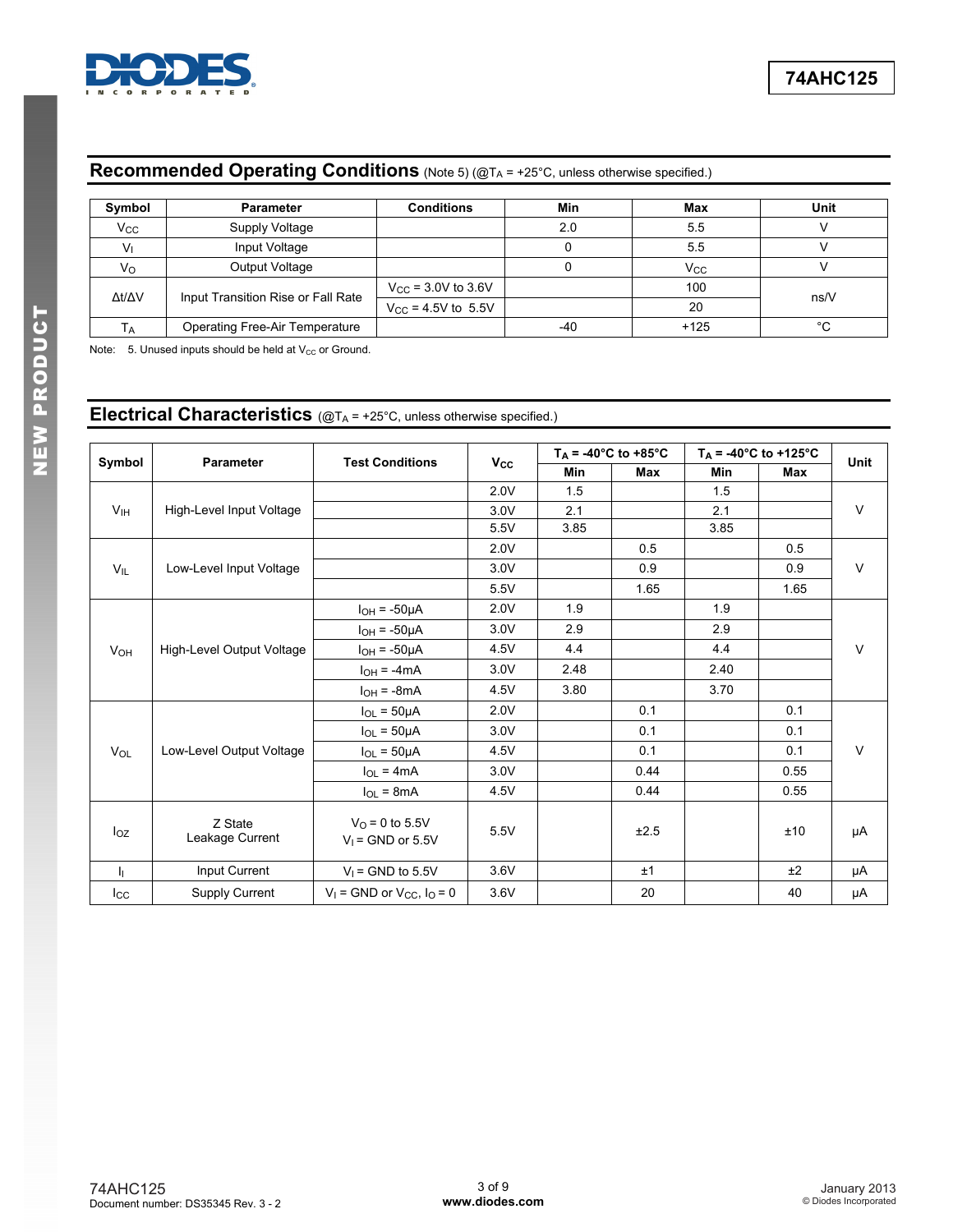

# **Operating Characteristics**

|          | <b>Parameter</b>                          | <b>Test</b><br><b>Conditions</b> | $V_{CC}$ = 2.0V<br>Typ | $V_{CC}$ = 3.3V<br>Тур | $V_{CC}$ = 5V<br>Typ | Unit |
|----------|-------------------------------------------|----------------------------------|------------------------|------------------------|----------------------|------|
| $C_{pd}$ | Power Dissipation<br>Capacitance per Gate | $f = 1MHz$                       | 10.1                   | 13.1                   | 15                   | рF   |
| Ci       | Input Capacitance                         | $V_i = V_{CC} - or GND$          | 4.0                    | 4.0                    | 4.0                  | pF   |

# **Switching Characteristics**

| Symbol           | <b>Parameter</b>                                                   | <b>Test</b>       |              |               | $T_A$ = +25°C |            |      | -40 $^{\circ}$ C to +85 $^{\circ}$ C |            | -40 $^{\circ}$ C to +125 $^{\circ}$ C | Unit |     |  |
|------------------|--------------------------------------------------------------------|-------------------|--------------|---------------|---------------|------------|------|--------------------------------------|------------|---------------------------------------|------|-----|--|
|                  |                                                                    | <b>Conditions</b> | <b>Vcc</b>   | <b>Min</b>    | Typ           | <b>Max</b> | Min  | <b>Max</b>                           | <b>Min</b> | <b>Max</b>                            |      |     |  |
|                  |                                                                    | Figure 1          | 3.0V to 3.6V | 0.5           | 4.4           | 8.0        | 0.5  | 9.5                                  | 0.5        | 11.5                                  |      |     |  |
|                  | Propagation                                                        | $C_L = 15pF$      | 4.5V to 5.5V | 0.5           | 3.0           | 5.5        | 0.5  | 6.5                                  | 0.5        | 7.0                                   |      |     |  |
| t <sub>PD</sub>  | Delay $A_N$ to $Y_N$                                               | Figure 1          | 3.0V to 3.6V | 0.5           | 6.2           | 11.5       | 0.5  | 13.0                                 | 0.5        | 14.5                                  | ns   |     |  |
|                  |                                                                    |                   |              | $C_L = 50pF$  | 4.5V to 5.5 V | 0.5        | 4.3  | 7.5                                  | 0.5        | 8.5                                   | 0.5  | 9.5 |  |
|                  | Enable Time<br>$\overline{\text{OE}}_{\text{N}}$ to $Y_{\text{N}}$ |                   | Figure 1     | 3.0V to 3.6V  | 0.5           | 4.7        | 8.0  | 0.5                                  | 9.5        | 0.5                                   | 11.5 |     |  |
|                  |                                                                    | $C_L$ = 15pF      | 4.5V to 5.5V | 0.5           | 3.3           | 5.1        | 0.5  | 6.0                                  | 0.5        | 7.5                                   |      |     |  |
| t <sub>EN</sub>  |                                                                    |                   | Figure 1     | 3.0V to 3.6V  | 0.5           | 6.8        | 11.5 | 0.5                                  | 13.0       | 0.5                                   | 14.5 | ns  |  |
|                  |                                                                    |                   | $C_L = 50pF$ | 4.5V to 5.5V  | 0.5           | 4.7        | 7.1  | 0.5                                  | 8.0        | 0.5                                   | 9.0  |     |  |
|                  |                                                                    | Figure 1          | 3.0V to 3.6V | 0.5           | 6.7           | 9.7        | 0.5  | 11.5                                 | 0.5        | 12.5                                  |      |     |  |
| t <sub>DIS</sub> | Disable Time<br>$\overline{\text{OE}}_N$ to $Y_N$                  |                   | $C_L$ = 15pF | 4.5V to 5.5V  | 0.5           | 4.8        | 6.8  | 0.5                                  | 8.0        | 0.5                                   | 8.5  |     |  |
|                  |                                                                    |                   | Figure 1     | 3.0 V to 3.6V | 0.5           | 9.6        | 13.2 | 0.5                                  | 15.0       | 0.5                                   | 16.5 | ns  |  |
|                  |                                                                    | $C_1 = 50pF$      | 4.5V to 5.5V | 0.5           | 6.8           | 8.8        | 0.5  | 10.0                                 | 0.5        | 11.0                                  |      |     |  |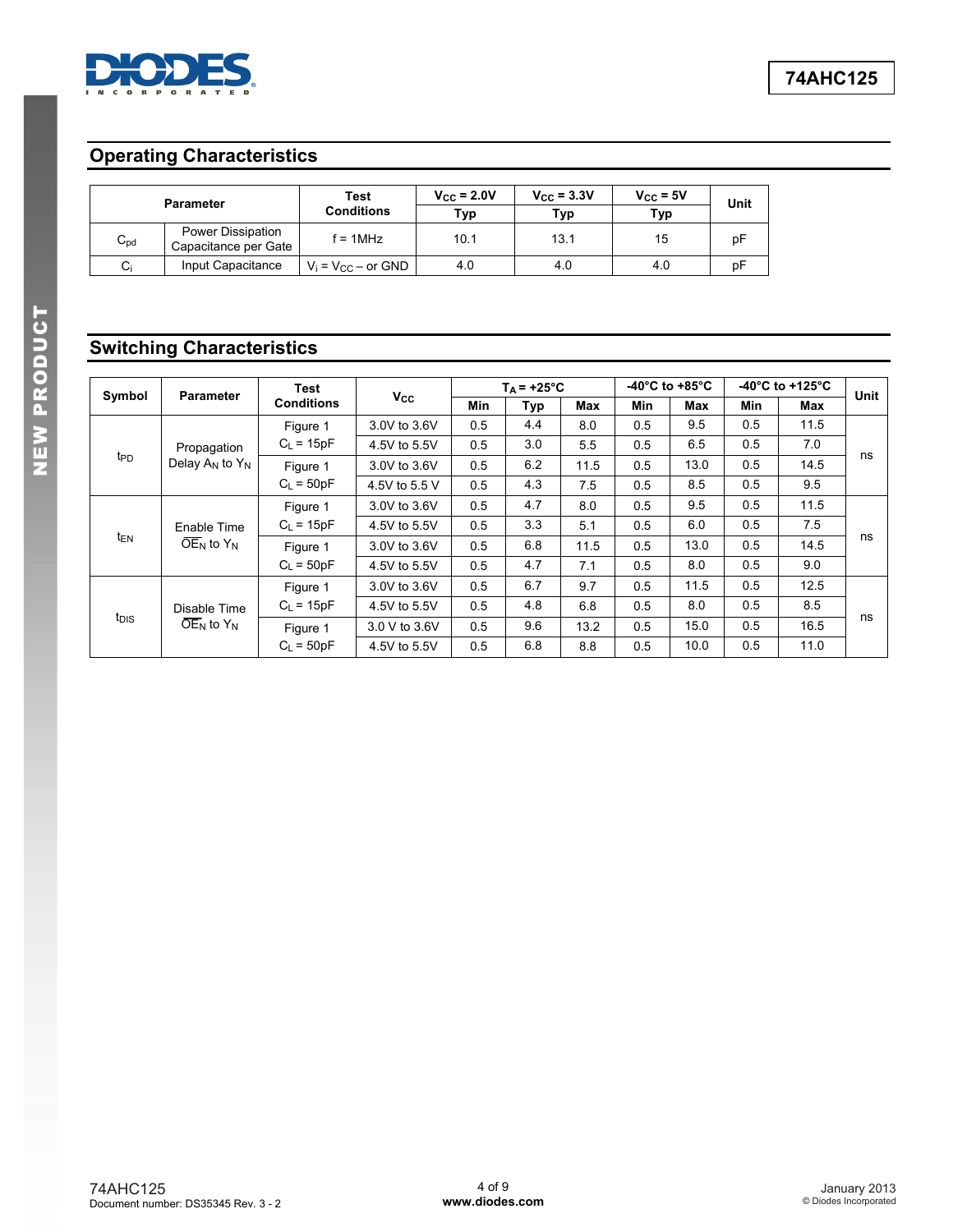

### **Parameter Measurement Information**



| <b>TEST</b>                         | S1    |
|-------------------------------------|-------|
| t <sub>PLH</sub> /t <sub>PHL</sub>  | Open  |
| t <sub>PI 7</sub> /t <sub>P7I</sub> | Vload |
| t <sub>PH7</sub> /t <sub>P7H</sub>  | GND   |

|           | <b>Inputs</b> |           |                 |              |          |            | $V\Delta$ |
|-----------|---------------|-----------|-----------------|--------------|----------|------------|-----------|
| Vcc       |               | $t_r/t_f$ | Vм              | <b>VLOAD</b> | ◡∟       | $R_L$      |           |
| 3.3V±0.3V | 3V            | ≤ $3ns$   | $V_{\rm CC}$ /2 | Vcc          | 15,50 pF | $1K\Omega$ | 0.3V      |
| 5V±0.5V   | Vcc           | ≤ $3ns$   | $V_{\rm CC}$ /2 | $V_{\rm CC}$ | 15,50 pF | $1K\Omega$ | 0.3V      |



#### **Voltage Waveform Pulse Duration**







#### **Voltage Waveform Enable and Disable Times Low and High Level Enabling**

**Figure 1. Load Circuit and Voltage Waveforms** 

Notes: A. Includes test lead and test apparatus capacitance.

- B. All pulses are supplied at pulse repetition rate ≤ 1 MHz.
- C. Inputs are measured separately one transition per measurement.
- D.  $t_{PLZ}$  and  $t_{PHZ}$  are the same as  $t_{dis.}$
- $E.$  t<sub>PZL</sub> and t<sub>PZH</sub> are the same as t<sub>EN0</sub>
- F. t<sub>PLH</sub> and t<sub>PHL</sub> are the same as t<sub>PD.</sub>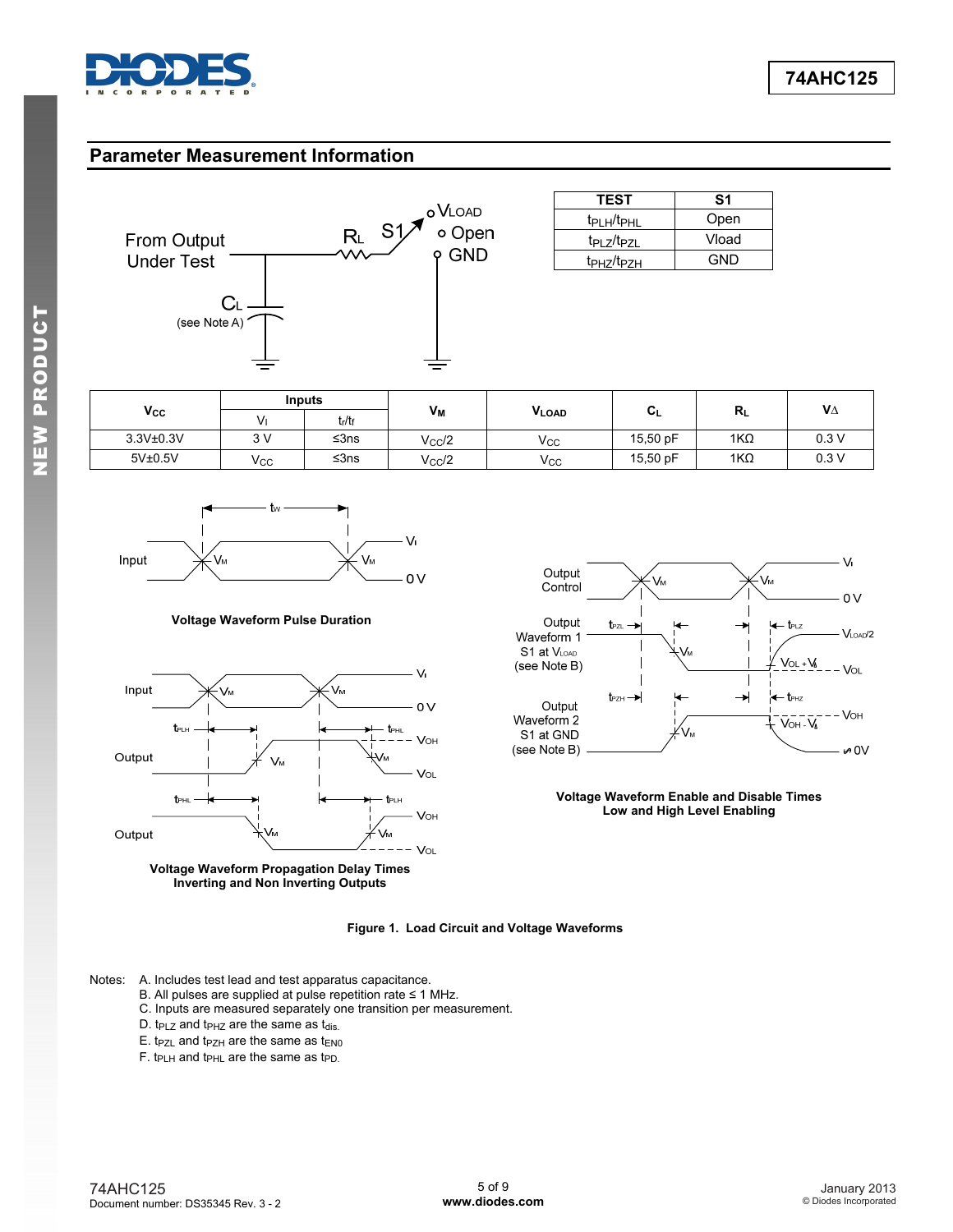<span id="page-5-0"></span>

# **Ordering Information**



|                | Package Code<br><b>Device</b> |           | 7" Tape and Reel |                           |  |
|----------------|-------------------------------|-----------|------------------|---------------------------|--|
|                |                               | Packaging | Quantity         | <b>Part Number Suffix</b> |  |
| 74AHC125S14-13 | S14                           | SO-14     | 2500/Tape & Reel | -13                       |  |
| 74AHC125T14-13 | T14                           | TSSOP-14  | 2500/Tape & Reel | -13                       |  |

# **Marking Information**

### **(1) SO-14, TSSOP-14**



| <b>Part Number</b> | Package  |
|--------------------|----------|
| 74AHC125S14        | $SO-14$  |
| 74AHC125T14        | TSSOP-14 |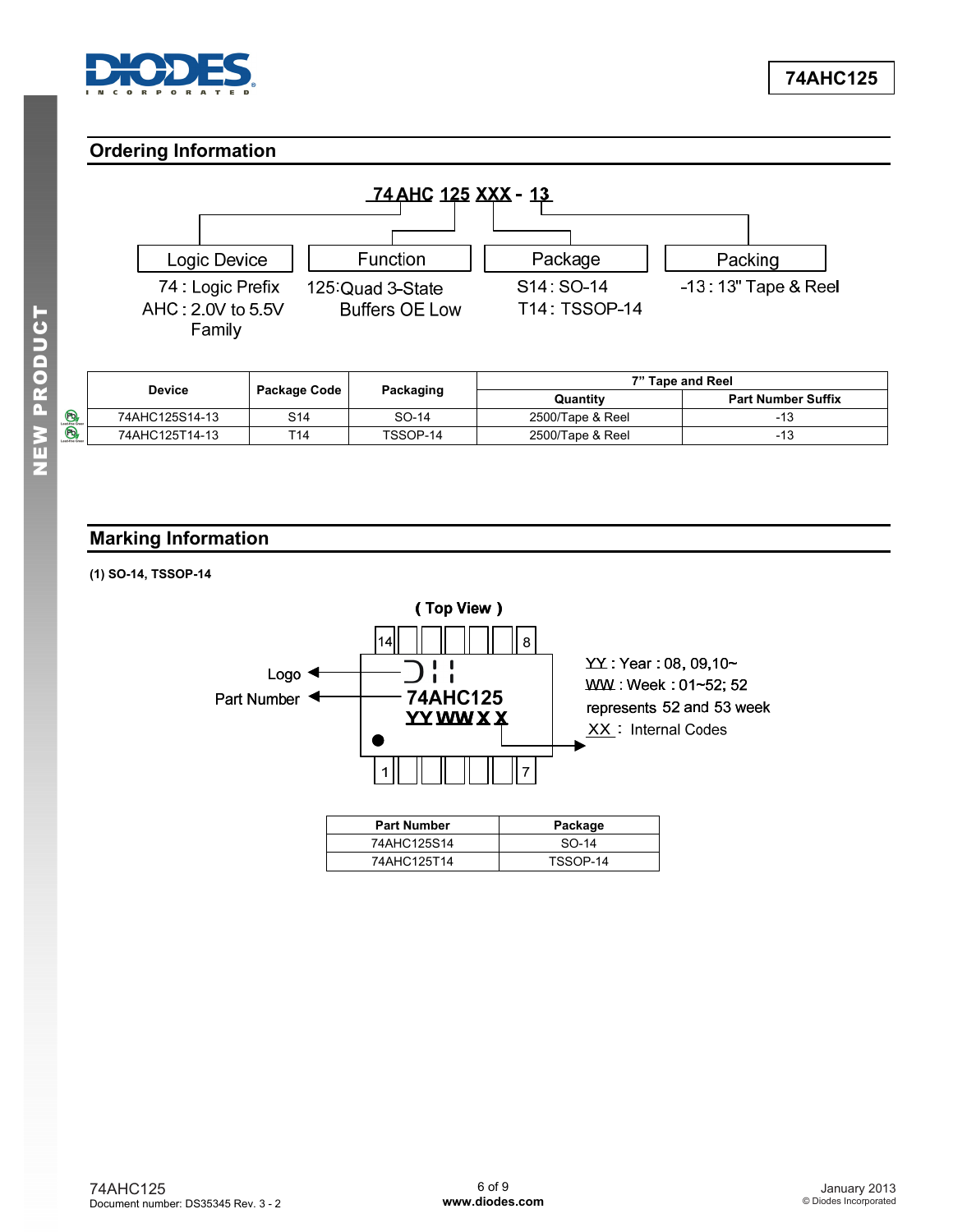

# Package Outline Dimensions (All dimensions in mm.)

Please see AP02002 at [http://www.diodes.com/datasheets/ap02002.pdf fo](http://www.diodes.com/datasheets/ap02002.pdf)r latest version.

### **Package Type: SO-14**



|                | <b>SO-14</b>           |            |  |  |  |  |
|----------------|------------------------|------------|--|--|--|--|
| Dim            | Min                    | Max        |  |  |  |  |
| A              | 1.47                   | 1.73       |  |  |  |  |
| A <sub>1</sub> | 0.10                   | 0.25       |  |  |  |  |
| A <sub>2</sub> | $\overline{1}$ .45 Typ |            |  |  |  |  |
| в              | 0.33                   | 0.51       |  |  |  |  |
| D              | 8.53                   | 8.74       |  |  |  |  |
| Е              | 3.80                   | 3.99       |  |  |  |  |
| e              |                        | $1.27$ Typ |  |  |  |  |
| н              | 5.80                   | 6.20       |  |  |  |  |
| L              | 0.38                   | 1.27       |  |  |  |  |
| θ              | ŋ۰                     | 8°         |  |  |  |  |
|                | Dimensions in          |            |  |  |  |  |

### **Package Type: TSSOP-14**



| TSSOP-14        |                |             |
|-----------------|----------------|-------------|
| Dim             | Min            | Max         |
| а1              | $7^\circ$ (4X) |             |
| a2              | 0°             | $8^{\circ}$ |
| A               | 4.9            | 5.10        |
| B               | 4.30           | 4.50        |
| C               |                | 1.2         |
| D               | 0.8            | 1.05        |
| F               | 1.00 Typ       |             |
| F1              | 0.45           | 0.75        |
| G               | $0.65$ Typ     |             |
| ĸ               | 0.19           | 0.30        |
| L               | 6.40 Typ       |             |
| Dimensions in m |                |             |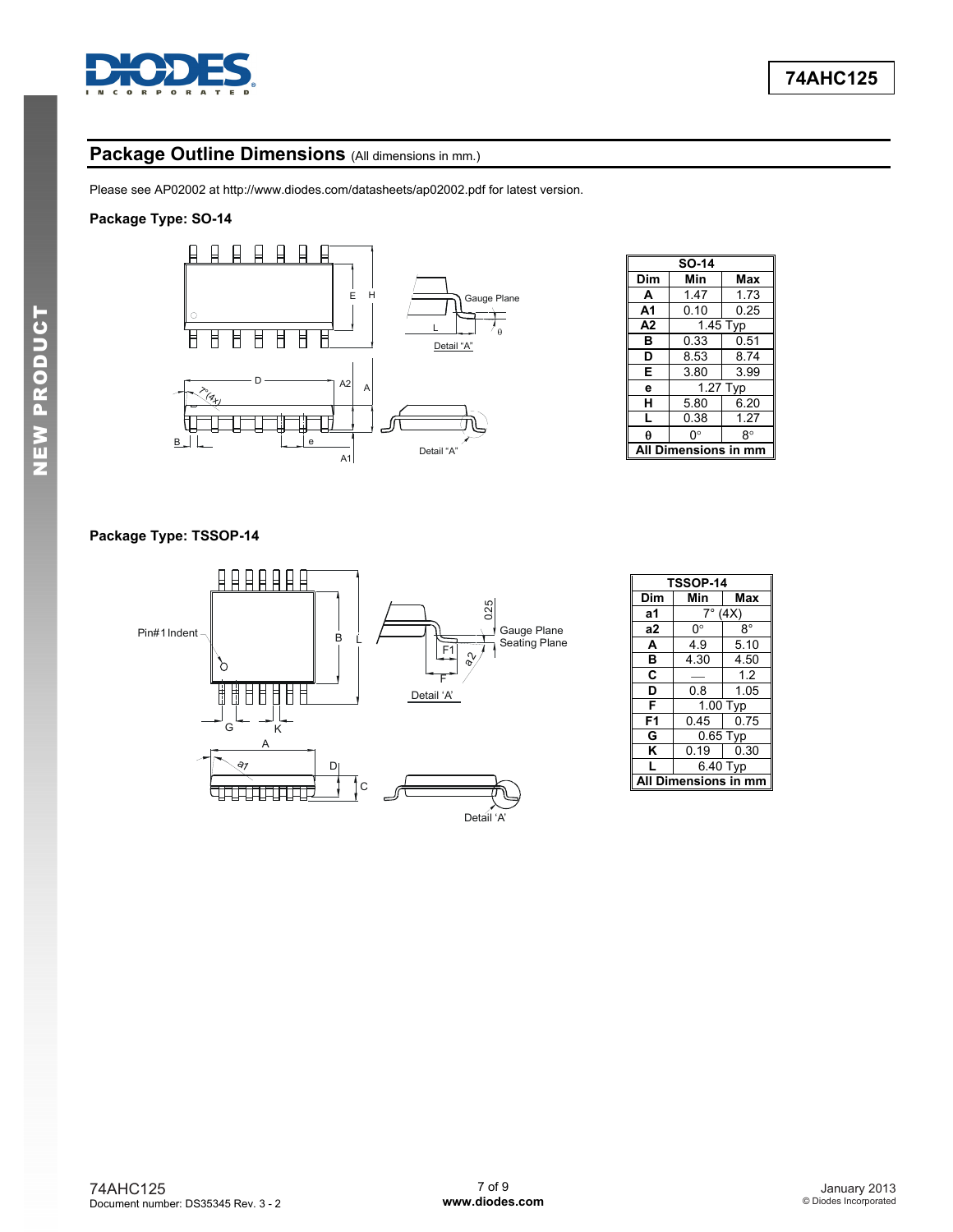

# **Suggested Pad Layout**

Please see AP02001 at [http://www.diodes.com/datasheets/ap02001.pdf fo](http://www.diodes.com/datasheets/ap02001.pdf)r the latest version.

### **Package Type: SO-14**



|    | Dimensions   Value (in mm) |
|----|----------------------------|
|    | 0.60                       |
|    | 1.50                       |
| C1 | 5.4                        |
|    | 1 27                       |

### **Package Type: TSSOP-14**



| <b>Dimensions</b> | Value (in mm) |
|-------------------|---------------|
|                   | 0.45          |
|                   | 1.45          |
| C1                | 5.9           |
| מיִ               | 0.65          |